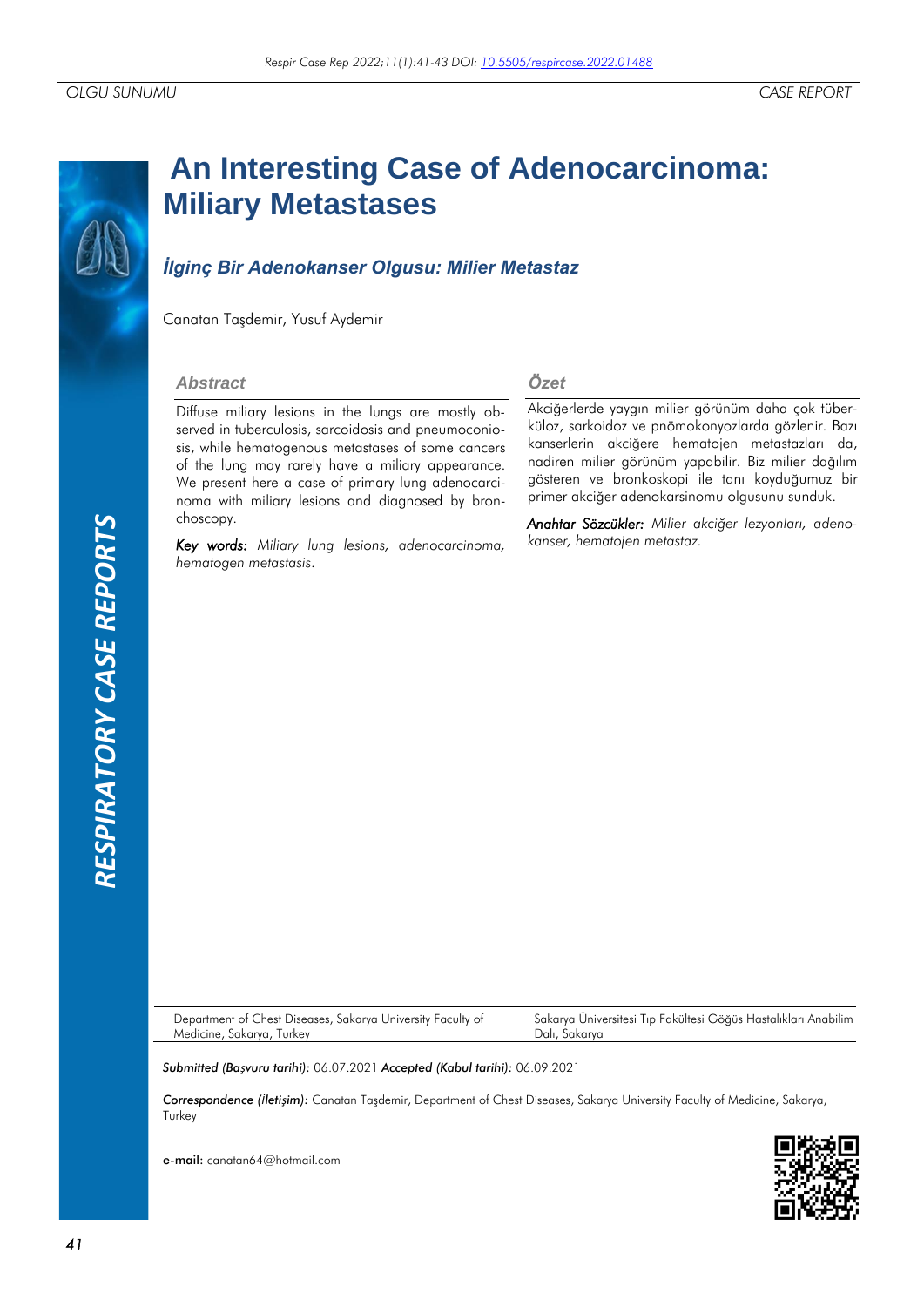Multiple, millimeter-sized, discrete, usually well-defined and widespread densities are referred to as miliary lesions in the lungs. Although a diffuse miliary appearance primarily suggests miliary tuberculosis, it can often be observed in pneumoconiosis and sarcoidosis. In rare cases, miliary lesions can also be observed in the hematogenous spread of carcinomas, and mostly in the form of thyroid and renal cancers and lung metastases of melanomas. The miliary distribution of lung cancers is very rare (1-4).

Lung adenocarcinomas are the most common histological subtype of lung cancer, accounting for around half of all lung cancers. Some 60–70% of adenocancers are located peripherally, and appear as nodules, masses and infiltrations, although adenocarcinomas can also be seen as diffuse or localized parenchymal infiltrates (1–4). We describe here a case of lung adenocarcinoma presenting with diffuse miliary metastasis due to its rarity and unusual radiological appearance.

### CASE

A 70-year-old male patient applied to our center with complaints of cough for six months, weakness for the last one month, weight loss of 3–4 kg, and bloody sputum for the last three days. The patient's left hilum was enlarged, and bilateral diffuse miliary lesions were observed on chest X-ray, and the patient was subsequently admitted to our service.

The patient was a farmer with a 75 pack-year smoking history who was still smoking. Upon physical examination: fever: 36.5 ˚C, blood pressure: 120/70 mmHg, Pulse Rate: 70/min and respiratory rate: 22/min were recorded. In a respiratory system examination, bilateral mild coarsening was identified in the respiratory sounds. Complete blood count and biochemical tests were normal, and the erythrocyte sedimentation rate was 23 mm/h. A Posteroanterior Chest X-ray revealed left hilar fullness and bilateral diffuse miliary lesions (Figure 1).

In a computed tomography of the thorax (CT), many millimetric nodule images with bilateral and diffuse spread were identified. A pleural effusion reaching 1.5 cm in diameter was observed in the left pleural leaf (Figure 2), and a suspicious mass image was noted in the left peribronchial/paravertebral area, adjacent to the pleura, measuring 6x3.7 cm.

The patient's sputum was three-times negative for Acidresistant bacillus (ARB). There was no growth in a sputum culture, and the sputum cytology was not diagnostic. Positron Emission Tomography (PET CT) was requested due to the suspicious mass. A primary malignant mass in the left lung was considered compatible with millimetric metastatic nodules in the bilateral lungs and mediastinal lymph nodes, as well as surrenal and bone metastases (Figure 3).

A video bronchoscopic examination revealed an allaround narrowing and train rail view in the left lower lobe bronchus, where a bronchial lavage and punch biopsy were performed (Figure 4), the histopathological examination of which revealed adenocarcinoma (consistent with the papillary variant).

The patient was referred to the oncology clinic with a diagnosis of Stage 4 non-small-cell lung cancer.

### **DISCUSSION**

Radiologically, miliary lesion diseases are pulmonary sarcoidosis, miliary tuberculosis, lymphoma, pulmonary alveolar microlithiasis, pulmonary histoplasmosis, metastatic lung cancers, talc granulomatosis, early stage of pneumoconiosis and pulmonary hemosiderosis. Miliary metastases of primary lung cancers are very rare (5).



*Figure 1: Diffuse miliary lesions on chest X-ray*



*Figure 2: Thorax computed tomography*